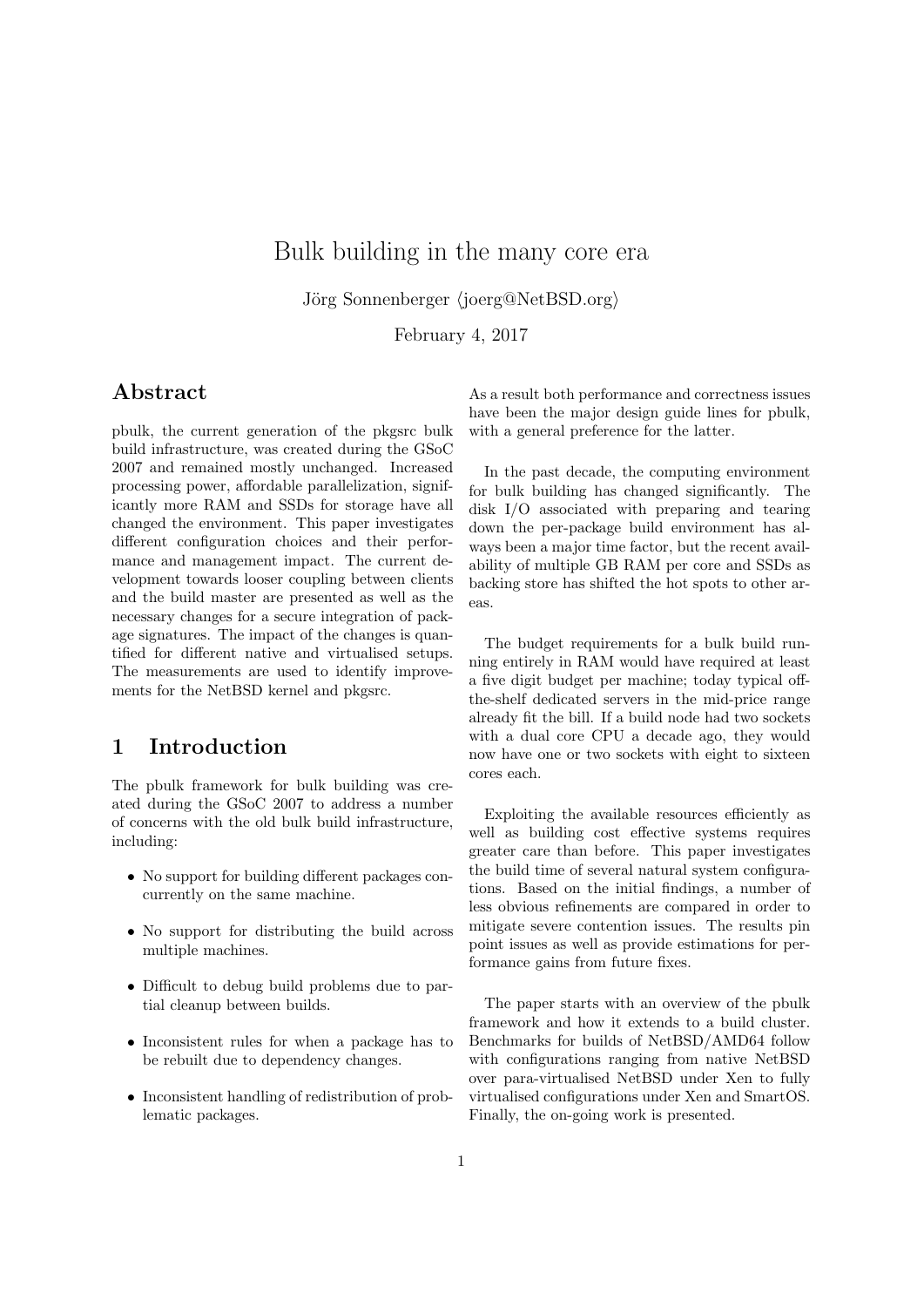# **2 Design overview for pbulk**

The pbulk framework separates the build into four different phases:

- 1. Build preparation
- 2. Tree scanning
- 3. Package building
- 4. Post-processing, reporting and uploading

The first phase prepares everything for the new bulk build. This includes the removal of leftovers from earlier builds. Depending on the specific setup, it can also be used to create chroots, spin up virtual machines or synchronize pkgsrc trees.

The second phase is responsible for determining the list of packages and their dependencies. The tree scanning exists in two variations: partial and complete tree. The former option is typically used when packages for a specific set of machines are needed. The user provides a list of directories that should be built and the scan process will iteratively add dependencies as necessary. For the complete tree, a list of all directories is extracted from the top and second level Makefiles and then processed.

While processes similar to the tree scanning can be found in build systems other than pkgsrc, it is normally much easier. Dependencies in pkgsrc are often not specified in the main *Makefile*, but distributed across a tree of included *buildlink3.mk* files. Since pkgsrc supports picking base system dependencies on various platforms, additional computations are often needed. If a package like *devel/cmake* wants to use the Curses library, pkgsrc has to check if the base system provides a compatible implementation. If it finds one, no additional dependency has to be installed, otherwise a fallback to *devel/ncurses* is added. Other complications are optional features in one package changing the behavior of dependees, like the list of visible headers and libraries.

To mitigate the overhead of the build option  $extraction$ , pkgsrc recently gained an option<sup>1</sup> for caching the result of those build option extractions. For a typical bulk build, this reduces the time spent in the second phase by 50%. For a complete fromscratch bulk build without reusing earlier packages,

the scan phase is responsible for approx. 5% of the total build time. For incremental builds e.g. on a quarterly branch, few rebuilds are typically necessary and the scan phase can dominate the total build time. The scan time can be further reduced in those situations by enabling reuse of old scan results<sup>2</sup>. This will skip the extraction if Makefile (or any of the files included by it) has a newer modification time than the scan result from the last run. This option is not enabled by default as it can give false results if the base system or the build configuration changes. As such, it requires manual intervention from the user to clean the stale files in those situations.

After the extraction of the packages and their dependencies, precise dependencies according to the rules pkg add uses during installation are computed. This means that discrepancies between scan and build phase show up as errors due to missing dependencies in the latter phase. Some diagnostic data is also provided for maintainers, e.g. if the preferred dependency is not found in the expected location. This can happen when packages share the same name root like PHP versions, but also when alternative patterns are used (e.g. to depend on either an OSS or ALSA plug-in to be installed).

One important consideration for the scan phase is that it is effectively read-only. No packages have to be installed and no temporary files in the build area are created. This allows sharing the same virtual machine or chroot with multiple scan jobs. As the memory requirements per scan jobs are also very moderate, it is easy to run one scan job per core.

The third phase is responsible for building the individual binary packages. A build job in a virtual machine or chroot will first decide whether a pre-existing binary package is good enough to be reused. This check normally includes:

- *•* The exact dependencies for the current build match the state of the old build.
- *•* The recorded RCS IDs of important files like the main *Makefile* or *distinfo* match the state of the pkgsrc tree.
- *•* The binary package is newer the packages it requires.

<sup>1</sup>Added 2016-12-18, set *PBULK CACHE DIRECTORY* in *mk.conf* and create/empty it in the preparation step.

<sup>2</sup>Added 2012-11-23, set *reuse scan results* to *yes* in *pbulk.conf*.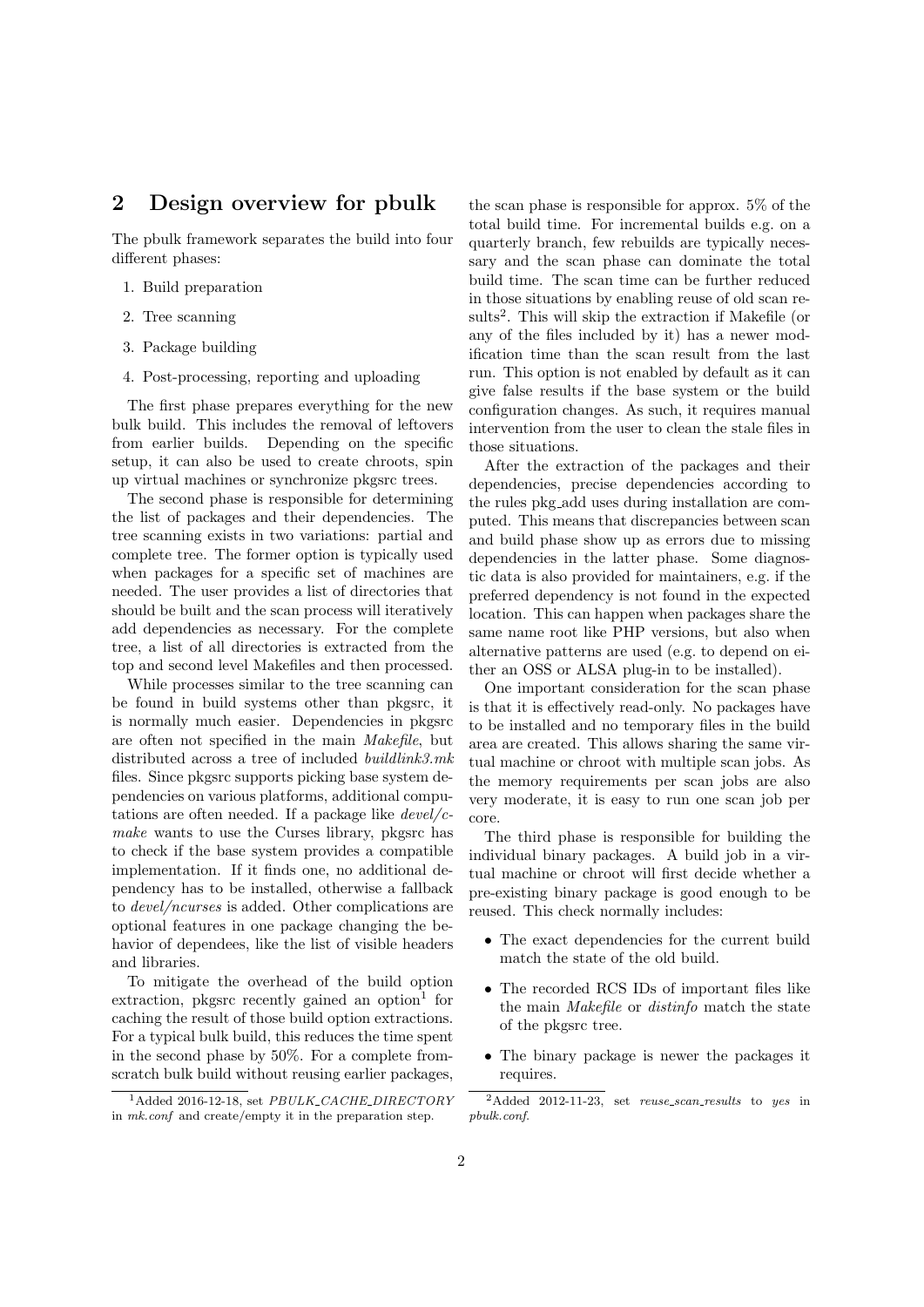If all checks pass, no further work is necessary. If there is no pre-existing binary package or it is considered out-dated, a full package build is started. The build job will first tear down the package prefix (e.g. */usr/pkg* per default on NetBSD).

The actual build processes in stages:

- 1. pre-cleanup
- 2. installation of listed dependencies
- 3. fetching distribution sources and patches and matching the checksums against *distinfo*
- 4. configuration
- 5. build
- 6. installation to staging directory
- 7. creation of binary package
- 8. test installation

The output of the stages is logged separate for easier debugging and preserved for failing builds. Depending on the result, either a fresh binary package exists or build log for the problems. After notifying the build scheduler, the next build is executed.

The fourth and final phase is responsible for building the SHA512 index over all packages as well as uploading the results (if applicable) and providing a human and machine readable report.

Both scan phase and build phase provide a basic scheduler mode to process jobs sequentially from an integrated client. This mode is functionally very similar to the previous generation of the bulk build system. It is reasonable when doing a small set of packages or when operating on constrained hardware (e.g. with only one or two cores). Pre-populating a local copy of distribution sources should still be considered to avoid the delays from fetching during the build from the internet.

Alternatively, scan and build jobs can run in parallel in their respective phase, either across a different chroots or across different (virtual) machines. The framework provides a pull-based scheduler. A hook is provided to execute a script after the master process is ready and this in turn will start the scan or build clients via chroot<sup>3</sup> or ssh. Additional

clients can be added on-demand. The protocol currently provides no mechanism to restart a failed build of an individual package, even if it is a side effect of a machine crash.

# **3 Build cluster infrastructure**

The pbulk framework depends on a number of shared resources for efficient builds:

- *•* distribution files and patches,
- logs for failing builds,
- *•* binary packages and
- *•* the pkgsrc tree itself.

The past recommendation for bulk builders was to use shared file systems like null mounts or NFS. While this works reasonably, it is also regular a source of headaches in some cases. For the distribution files, if two build jobs try to fetch the same file at the same time, they can stumble across each other, making one of them fail. As the build order of variant packages like Python modules tend to schedule different variants of the same module near each other, this has been a regular problem. In the case of the log directory on the other hand, NFS is known to create build failures when intermediate file operations fail like attempt at locking.

This section includes a new set of recommendations based on those experiences.

#### **3.1 Distribution files and patches**

For a single machine build, having a local directory null mounted into each build chroot is still a reasonable low-overhead option. The danger of the occasional failures has been mentioned. Sharing across machines with NFS is no longer recommended.

A scalable and reliable mechanism is to use a local mirror with automatic upload of new files. For this purpose, *MASTER SITE OVERRIDE* should point to the local HTTP or HTTPS server. It can run on the same machine as the build master, but any other local server works as well. The second part of the puzzle is *POST FETCH HOOK*, a script that is called with path of the newly obtained file and the URL the file was obtained from. The author uses WebDAV for uploading new files,

<sup>3</sup>Added 2016-12-18, by specifying an absolute path as client in *pbulk.conf*.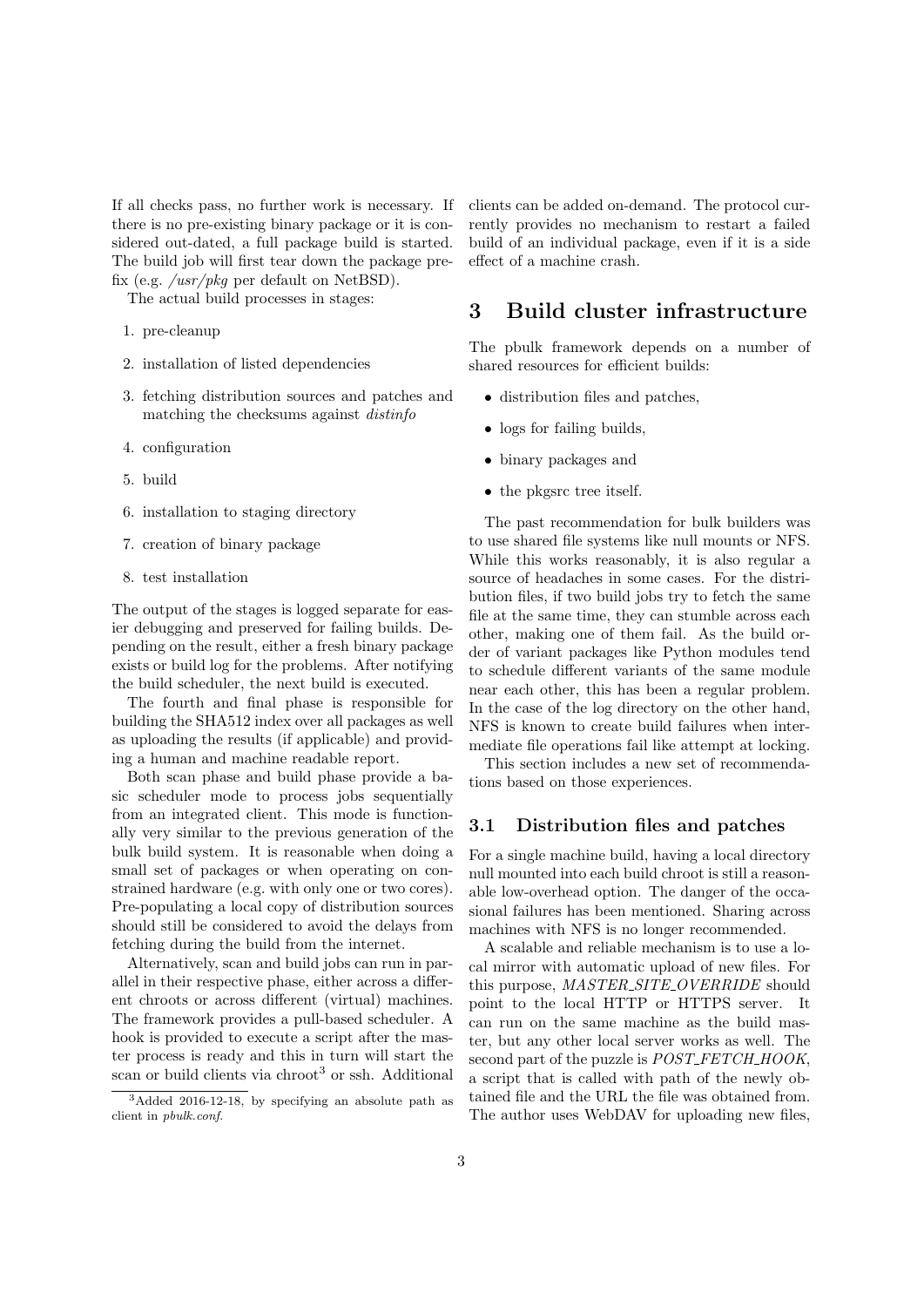as requires less configuration than sftp or scp only SSH upload. An example script can be found in listing 18. Finally, *DISTDIR* can be set to \$WRKDIR/.distdir, so that files are removed automatically once the build job is finished. In this case, *use unprivileged checksum*<sup>4</sup> should be set to 'yes' in *pbulk.conf* as well.

Some package have distribution files which can't be obtained automatically. A typical example is the EULA for Oracle's JRE and JDK builds. If the user uploads those files to the local mirror by hand, the *IGNORE\_INTERACTIVE\_FETCH* option can be used to skip the check, so that *MAS-TER SITE OVERRIDE* is actually tried.

### **3.2 Build logs**

Similar to distribution files, having a directory null mounted into each build chroot is reasonable for single-machine builds. The file system is primary modified by appending to files, so lock contention not a big factor. For cross-machine machine builds, it is recommended to use either scp/sftp based uploads or WebDAV. NFS comes with a noticeable performance penalty and the earlier mentioned mysterious error cases. The *sync buildlog* option<sup>5</sup> in *pbulk.conf* can be pointed to either a shell script or function to provide the necessary functionality. An example can be found in listing 7.

The long-term plan is to integrate the uploading of the build logs into pbulk itself to reduce the number of moving parts.

#### **3.3 Binary packages**

The constraints for binary packages are a bit different. Unlike build logs or distribution files, the binary packages are accessed directly as part of the check for skipping rebuilds. It is difficult to reproduce this logic for packaged served via HTTPS. As such, a shared file system like NFS is unavoidable for the cluster case. Since the check uses time stamps, use of NTP is strongly recommended for all build machines.

It is possible to use a read-only NFS file system in combination with the *sync\_package* option<sup>6</sup> in *pbulk.conf*. The primary use case is allowing package signing from a separate environment, so that keying material is never accessible to the builds. The basic approach is illustrated by listing 10, but the given script shouldn't be used in production due to the obvious security concerns.

The long-term plan is to ingrate the uploading into the pbulk protocol to reduce the number of moving parts as well as to allow tighter constraints on the package content. The build master knows the package that is supposed to be signed and can detect fancy attempts for creating signed core packages when a minor source has been trojaned. This has been deferred until the infrastructure side for multi-package builds (e.g. one build creating multiple sub-packages) has been resolved. The work was started by Leonardo Taccari's GSoC 2016 project.

#### **3.4 Sharing of the pkgsrc tree**

The pkgsrc tree is read-only during the build and especially during the scan phase highly contended. The combination of those properties make it attractive to distribute a copy to all build nodes e.g. via rsync in the first phase of the build. Even for diskless clients like building on small ARM boards, it is often better to have a copy of the pkgsrc tree on a local file system over iSCSI compared to plain NFS, since NFS provides only limited caching. Multiple scan/build jobs on a single node can share the same copy via null mounts. No noticeable lock contention has been observed on NetBSD at this point for shared pkgsrc trees. The *client prepare chroot* and *client prepare action* options<sup>7</sup> can be used for this purpose.

# **4 Comparative benchmarks of different configurations**

In this section, different configurations will be evaluated for a whole tree from-scratch bulk build. Common base configuration is a NetBSD current on AMD64 from mid-2016 with clang as system compiler. Some of the Xen and SmartOS based tests use a newer kernel from around November 2016 for technical reasons, but it is believed to not have any significant impact on the build times.

<sup>4</sup>Added 2015-09-08

 $^5\mbox{Added}$ 2015-09-13

<sup>6</sup>Added 2015-09-13

<sup>7</sup>Added 2016-12-18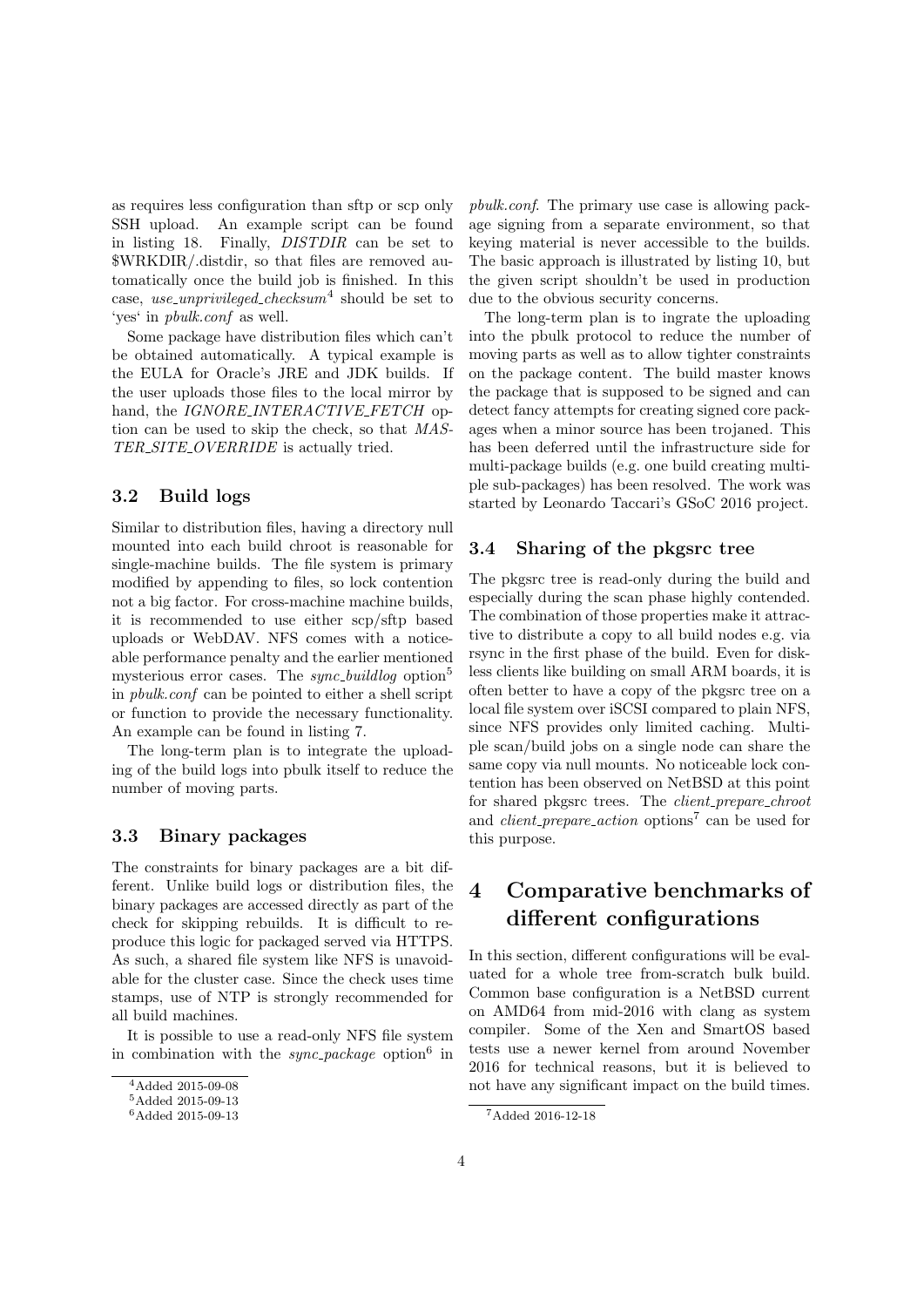| Run            | nullfs root tmpfs root Difference |          |               |                                  |  |  |  |
|----------------|-----------------------------------|----------|---------------|----------------------------------|--|--|--|
|                |                                   |          |               | scan total scan total scan total |  |  |  |
| 1              | 97.                               |          | 2667 102 2111 |                                  |  |  |  |
| $\overline{2}$ | 113                               | 2862 119 |               | 2211                             |  |  |  |
| 3              | 112                               | 2862     | 98            | 2211                             |  |  |  |
| Avg            | 107                               |          |               | $2797$ 106 2178 -1% -22%         |  |  |  |
| $\sigma$       | 4.2                               | -53      |               | 5.3 27.2                         |  |  |  |

Figure 1: Scan and total build time (in minutes) for nullfs root vs tmpfs root

A number of serializing packages are explicitly marked as broken like *math/openaxiom*, as they would skew numbers artificially

Test platform is a dual Intel Xeon E5-2630v3 with 64GB RAM and SSD for persistent storage. Hyper-threading is active. Persistent file systems use FFS with WAPBL enabled. MAKE JOBS is set to 16, developer checks are enabled. The use of cwrappers is enabled as well.

All distribution files are served by a HTTP server in the local network, connected by Gigabit Ethernet. Build logs are pushed via rsync similar to listing 7. Packages are written directly to nullfs or NFS (for multi-VM configurations). The state of the pkgsrc tree is identical across all builds. Paravirtualised Xen builds have a couple of additional failures related to Emacs, but this is believed to be a minor impact.

#### **4.1 Base line with native kernel**

The original configuration used a FFS file system for the root template of the chroots. Each chroot has a read-only null mount of this root template with tmpfs instances mounted over it for /etc, /var, /tmp, /usr/pkg and the work area. Eight chroots are used for build jobs and each chroot played host to four scan jobs. Two additional chroots are provisioned for the build master and potential testing, but are otherwise not used during the builds.

Investigations of lockstat output suggested a high contention of the vnode for the top level of the root template. This lead to the first variation with a read-only tmpfs copy of the root template for every chroot. Root template contains the 'base', 'comp', 'etc', 'games', 'misc' and 'text' sets with small pruning by removing the  $lib*_{pic.a}$  files which are not relevant for package builds. The resulting tmpfs requires 518MB per chroot.

Timing results can be found in figure 1. The difference in the scan time is within the noise. This was unexpected as the scan phase normally hits the file system and memory subsystem much more often due to the high fork/exec rate. An easy explanation like "the scan phase is read-only" doesn't work as the file system itself is read-only in both cases. The lock protocol for nullfs clearly needs to be investigated.

The tmpfs root numbers will be used as base line for all further comparisons

#### **4.2 Para-virtualisation with Xen**

The first alternative to running NetBSD on baremetal hardware is para-virtualisation with Xen. This is used on the build cluster of The NetBSD Foundation for the official bulk builds, so the overhead here is direct interest. The reference configuration is a NetBSD DOM0 configured with 1GB RAM running under Xen 4.6.3 as hyper-visor In the single DOMU case, one NetBSD guest is using the remaining 62GB RAM and 31 cores. For the four DOMUs case, all DOMUs have 15GB RAM assigned and eight cores, except one DOMU with only seven cores.

Timing results can be found in figure 2. The single DOMU case was expected from unpublished benchmarks by the author in the 2007-2008 time frame. The real surprise was the four DOMUs case though. An investigation with lockstat showed a very high contention on the page queues. When splitting the system, this contention has cut down significantly and compensates for the system call and context switch overhead of Xen. Since this overhead is still present in the four DOMUs numbers, they provide a good lower bound for the expected gains from more granular page queue locking.

### **4.3 Full virtualised builds with Xen-HVM and SmartOS-KVM**

The reference configuration for Xen-HVM uses a NetBSD DOM0 configured with 1GB RAM and a four HVM guests with 15GB RAM each. The hyper-visor is Xen 4.6.3. The guests all have eight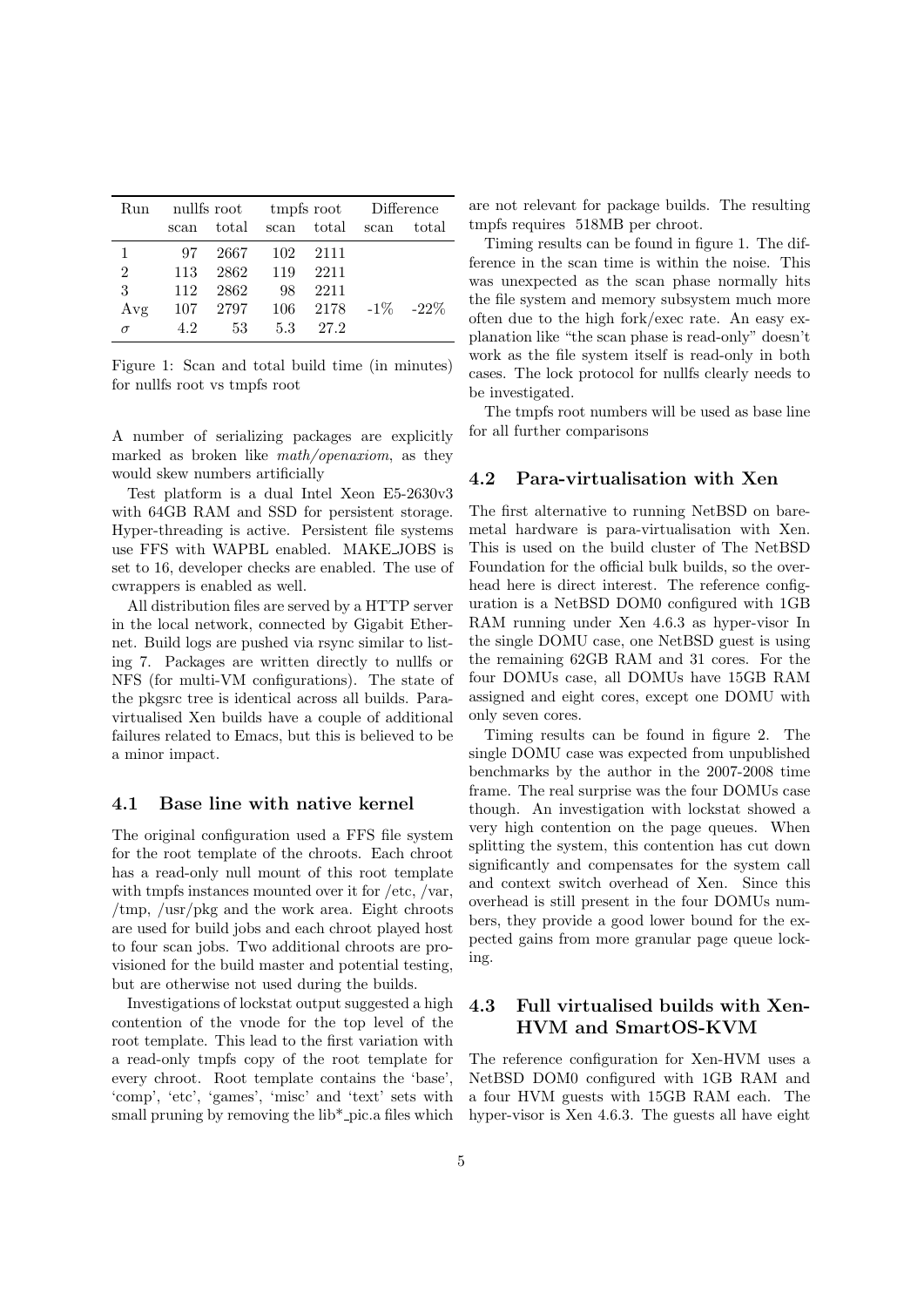| Run            | Base line |       | 1 DOMU |            | Difference      |                | 4 DOMUs |       | Difference |         |
|----------------|-----------|-------|--------|------------|-----------------|----------------|---------|-------|------------|---------|
|                | scan      | total | scan   | total      | scan            | $_{\rm total}$ | scan    | total | scan       | total   |
|                | 102       | 2111  | 185    | 2897       |                 |                | 34      | -1917 |            |         |
| $\overline{2}$ | 119       | 2211  | 188    | 2894       |                 |                | 33      | 1913  |            |         |
| 3              | 98        | 2211  | 186    | 2909       |                 |                | 33      | 1909  |            |         |
| Avg            | 106       | 2178  |        | 186.3 2900 | $+75\%$ $+33\%$ |                | -33     | 1913  | -69%       | $-12\%$ |
| $\sigma$       | 4.2       | 53    | 0.72   | 3.7        |                 |                | 0.27    | 1.9   |            |         |

Figure 2: Scan and total build time (in minutes) for base line vs 1 DOMU vs 4 DOMUs

| Run            | Base line |       | Xen-HVM |       | Difference |         | SmartOS KVM |       | Difference |         |
|----------------|-----------|-------|---------|-------|------------|---------|-------------|-------|------------|---------|
|                | scan      | total | scan    | total | scan       | total   | scan        | total | scan       | total   |
|                | 102       | 2111  | 39      | 2880  |            |         | 35          | 2721  |            |         |
| $\overline{2}$ | 119       | 2211  | 36      | 2748  |            |         | 48          | 2727  |            |         |
| 3              | 98        | 2211  | 38      | 2927  |            |         | 43          | 2774  |            |         |
| Avg            | 106       | 2178  | 38      | 2852  | $-65\%$    | $+31\%$ | 42          | 2741  | $-61\%$    | $+26\%$ |
| $\sigma$       | 4.2       | 53    | 0.72    | 44    |            |         | 3.1         | 14    |            |         |

Figure 3: Scan and total build time (in minutes) for base line vs Xen-HVM vs SmartOS KVM

cores assigned each, except one with only seven cores.

In the SmartOS case, the KVM guests were assigned 14GB each. A stable build was not possible with 4GB RAM reserved for the SmartOS kernel, even with manual tuning to limit the size of the ARC buffer. NetBSD uses virtio for both disk and network I/O under KVM.

Timing results can be found in figure 3. The scan time results can be readily explained by the page queue contention as discussed in the last section. Both systems have comparable results with SmartOS winning over all. The differences can likely be attributed to optimizations in the page table trapping or context switching, but has not been analyzed in detail. The cost of complex device emulation vs the simpler virtio protocols is a factor that may favor SmartOS for the longer builds though. The virtualisation overhead on sixth generation Xeons with Extended Page Tables and other features is significantly lower compared to the third generation Xeons, where a bulk build took over 100% longer in Xen-HVM compared to native.

### **5 Work in progress**

There are currently five on-going projects for the pbulk framework:

- 1. Integration of a better process monitor for BSD systems
- 2. Rebuilding the storage mechanism by moving to SQLite
- 3. Extending the communication protocol to allow retrying failed individual builds.
- 4. Extending the communication protocol to separate up-to-date check and build jobs.
- 5. Investigate metrics for resource consumption and build load for improved scheduling.

Long-term a move to a new HTTP(S)-based communication protocol is planned, but no details exist yet.

#### **5.1 Process monitoring with kqueue**

Build jobs sometimes hang for a long time. There are two common problematic situations: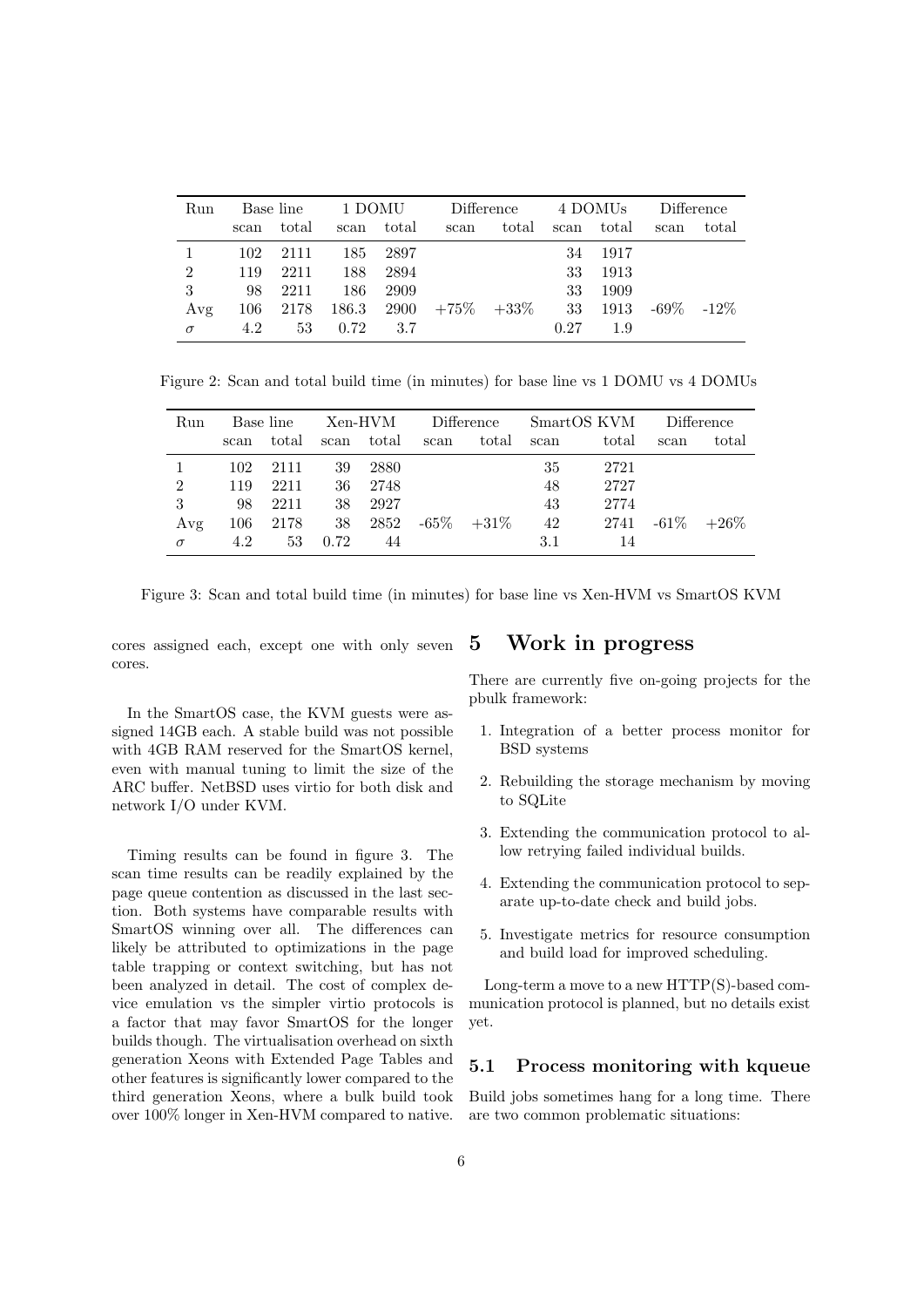- 1. Infinite loops resulting in wasted CPU time.
- 2. Dead locks and other conditions where no progress is made.

The first category can be solved easily with process limits on the CPU time, but this doesn't work for processes that wait for a very long time on events that might not never happen. Regular occurrences with pkgsrc are Qt's MOC with bugs in the process cleanup, Mono with internal dead locks or the job accounting problems in GNU make 4.2.1.

The author has created a new process monitor for this purpose. It uses the kqueue event notification system to listen for process creation and termination. If no process is created within a given time period, the job is considered to hang. It can also specify a fixed hard limit for the total time a job is allowed to take.

As a side effect of monitoring the process tree, it can also detect leftover process. At least one package in the pkgsrc tree is known to leak 'bonoboactivation' instances, but it is not yet known which. The processor monitor would allow hunting for this kind of garbage.

The tool is currently tested internally and will be published after some more polishing. It should work on all systems with a kqueue implementation, assuming the kernel implementation works correctly.

### **5.2 Moving towards SQLite storage**

When pbulk was originally written in 2007, only the old Berkeley Database 1.85 was used by pkgsrc infrastructure. Experience with SQLite at the time was too limited for taking it into consideration. As a consequence pbulk is using flat files in appendonly mode. After crashes, manual cleanup was often necessary to resume a build and code flexibility was also limited.

Since then, SQLite has seen use in different NetBSD and pkgsrc related projects:

- *•* NetBSD's *apropos* uses the Full Text Search of SQLite.
- *•* The repository mirror of NetBSD's CVS tree for Fossil and Git depend on SQLite for storage and query logic.
- *•* The *pkgin* front-end depends on it.

Switching pbulk to using SQLite allows further developer and simplifies improvements to the data model. When the scan phase was extended to allow reusing old results, it had the side effect of increasing the data volume by a factor of six. This directly affects the memory requirement accordingly. Normalization would avoid most of the overhead.

## **5.3 Protocol extensions for retrying individual builds**

The build scheduling is currently a one-way street. Every package is scheduled for build at some point after its dependencies are built successfully. The build status is appended to one of two files (*error* or *success*). This makes it difficult to provide a mechanism for developers to say "I fixed foo-1.2, try again please". The only way is currently to stop the build, edit the *error* file by hand and then restart the build. As this doesn't magically stop current builds and those can take a long time to finish, it is clearly suboptimal. With the new storage backed, it is much easier to extend the communication protocol with an option for rescheduling a failing package or just doing the manipulation directly in a way that it will be picked up on the next decision point.

#### **5.4 Up-to-date-check nodes**

As detailed in section 3.3 pbulk checks whether binary packages can be reused or not. For this check direct access to the binary packages is necessary and this is the only part of a bulk build still depending on shared file systems.

Three possible solutions exist:

- 1. Rewrite the check to deal with protocols like HTTP.
- 2. Move the check into the build master.
- 3. Create a new set of jobs that can be run from the machine hosting the packages.

The first option is somewhat difficult as it requires a custom client code and the protocol is not that friendly towards such time checks. The second option has been considered, but the build master currently needs no access to the actual pkgsrc tree and it would be detrimental to change that back. This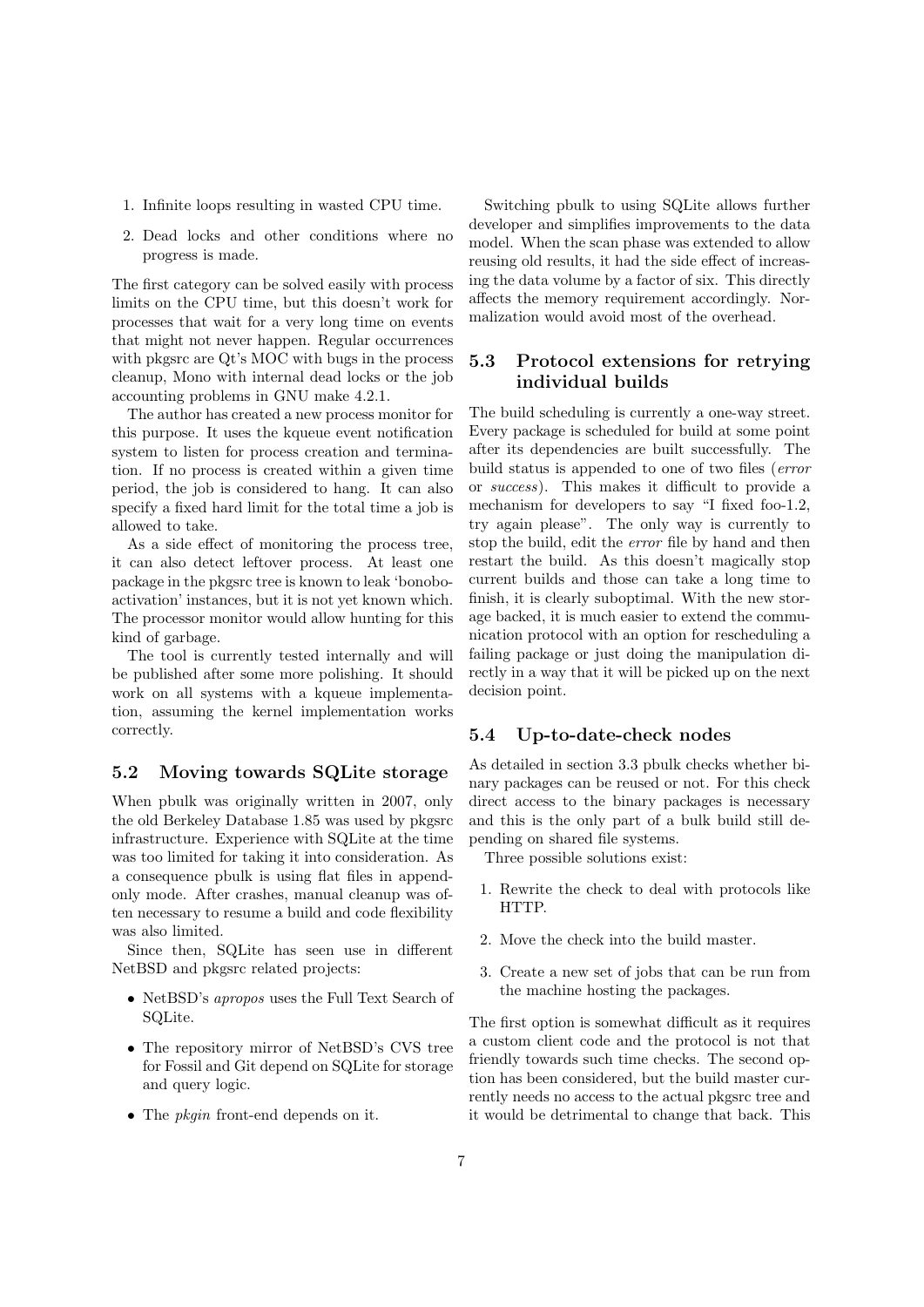leaves the last option of splitting the build jobs into two parts. This requires extending the protocol to support three different clients: build-only, checkonly, combined build and check. That's a moderately small change. The master needs to keep track of a second to-do list and some additional book keeping. Overall, this is the most promising approach.

#### **5.5 Tracing resource consumption**

From a theoretical perspective, an optimal build scheduling should take the availability of restricted resources and optimize the job scheduling to minimize the target function (here: the total build time). For bulk builds, CPU and total build time, concurrency, memory requirements and volume of disk I/O are all possible factors for the build time. The prediction of the interaction of multiple builds on the same machine is highly complicated. During the configure phase, many package will utilize only a single core and little memory. During the build phase, many cores can be used, but compiler and linker can require a lot of memory for a single task. The installation phase, but also linking of debug builds, can create a lot of disk I/O. For a bulk build, many of those interactions will even out towards a mean. From regular observations of bulk builds one pattern for improvement is obvious: avoiding building of large packages near the end. This normally happens naturally as some very large packages like LibreOffice are not necessary for building anything else. Building a database of at least the total CPU time, the wall time and the peak RSS would allow making better decisions. Some of those measurements can be obtained easily. The move towards SQLite will also simplify integration of such data.

## **6 Summary and outlook**

The paper presented modern recommendations for configuring bulk builds for pkgsrc with a focus on NetBSD. While some of the details will differ on other operating systems, the core tenets remains.

Real-world performance tests have shown clear scalability issues in NetBSD. Para-virtualisation can provide a 10% boost to the over-all build time on the tested hardware. It is expected that the benefit grows for systems with even more cores.

Full virtualised solutions like Xen-HVM and KVM on SmartOS have been shown to have a reasonable overhead of 25% to 30% on Haswell Xeons, compared to native NetBSD builds. This shows that cloud-based bulk builds are technically feasible without wasting too much in terms of resource utilization The missing cooperation between guest OS and hyper-visor clearly comes at a significant price.

The integration of better process monitoring tools for the build is an on-going project. The pbulk framework will see changes to its communication protocol and storage mechanisms in the near future. This will ease the deployment on smaller machines and improve the experience for developers.